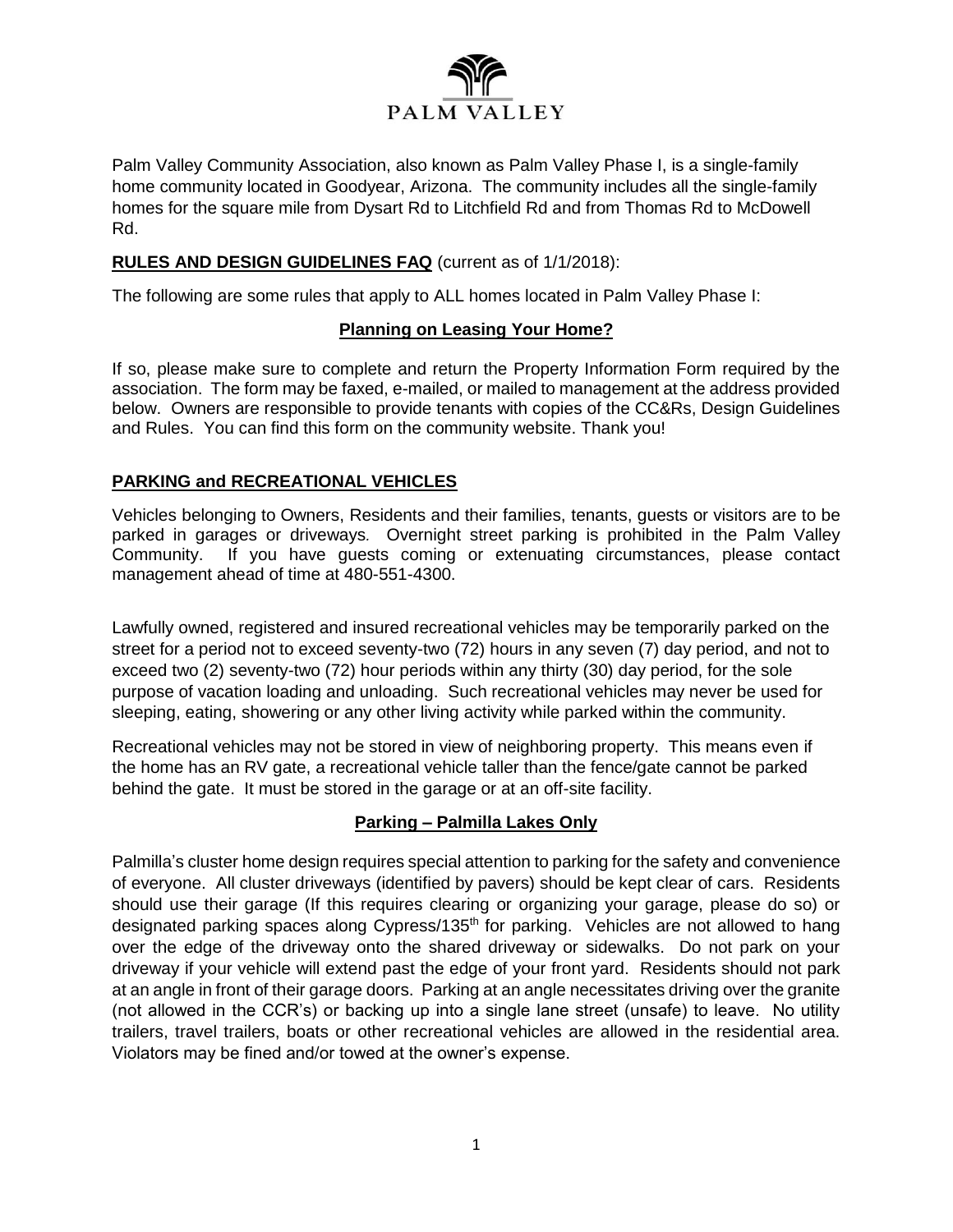

# **Palmilla Lakes Pool**

An electronic pool access key card should have been provided to you by the owner. If you did not receive a key card or would like to purchase an additional one (maximum issue is two cards per address), please contact Jennifer Hacker at 480-551-4300 or [jennifer.hacker@fsresidential.com,](mailto:jennifer.hacker@fsresidential.com) so previously issued card(s) can be canceled and replacement issued (\$10.00ea). We must have a signed Property Information Form on file for tenants to purchase key cards. (The form can be found on the community website.)

All owners and tenants are asked to observe pool rules for security purposes and to protect the value of the investment to Palmilla Lakes. Only Palmilla Lakes residents have access to the pool since their dollars pay for it. If a resident wants to bring a guest, they can. DO NOT ALLOW individuals into the pool area without an access card! Pool hours are 7:00 AM to 10:00 PM. No pets or glass are allowed inside the pool area. Please keep the gate closed always to conform to legal safety requirements.

An alarm will sound if the gate is propped or left open. Also, please read and obey all other pool rules posted at the pool.

## **LEASES/RENTALS**

The entire dwelling Unit and Lot may be let to a single-family tenant or lessee from time to time by the Owner. Single Family shall mean an individual living alone, a group of two or more persons each related to the other by blood, marriage or legal adoption, or a group of not more than three (3) persons not all so related, who maintain a common household in a Dwelling Unit.

Owner(s) who lease their home are required to complete a Property Information Form notifying the Association of the rental. There is no minimum lease length, nothing to prohibit vacation rentals. It is recommended that owners who lease their home contract regular service(s) for landscape maintenance and pool service if the property has a pool. Owners are responsible to provide tenants copies of the Association documents including the Rules and Regulations and Design Guidelines. The property Owner will be held responsible for any infraction of the Association documents.

## **CHANGES/ALTERATIONS/MODIFICATIONS**

The Association has a specific approval process for changes to the exterior appearance of the home or lot. We cannot tell you in advance if a specific change request would be approved or not. If purchase of the home is conditional upon approval of an exterior change, the requested modification should be submitted to the Association for approval in writing.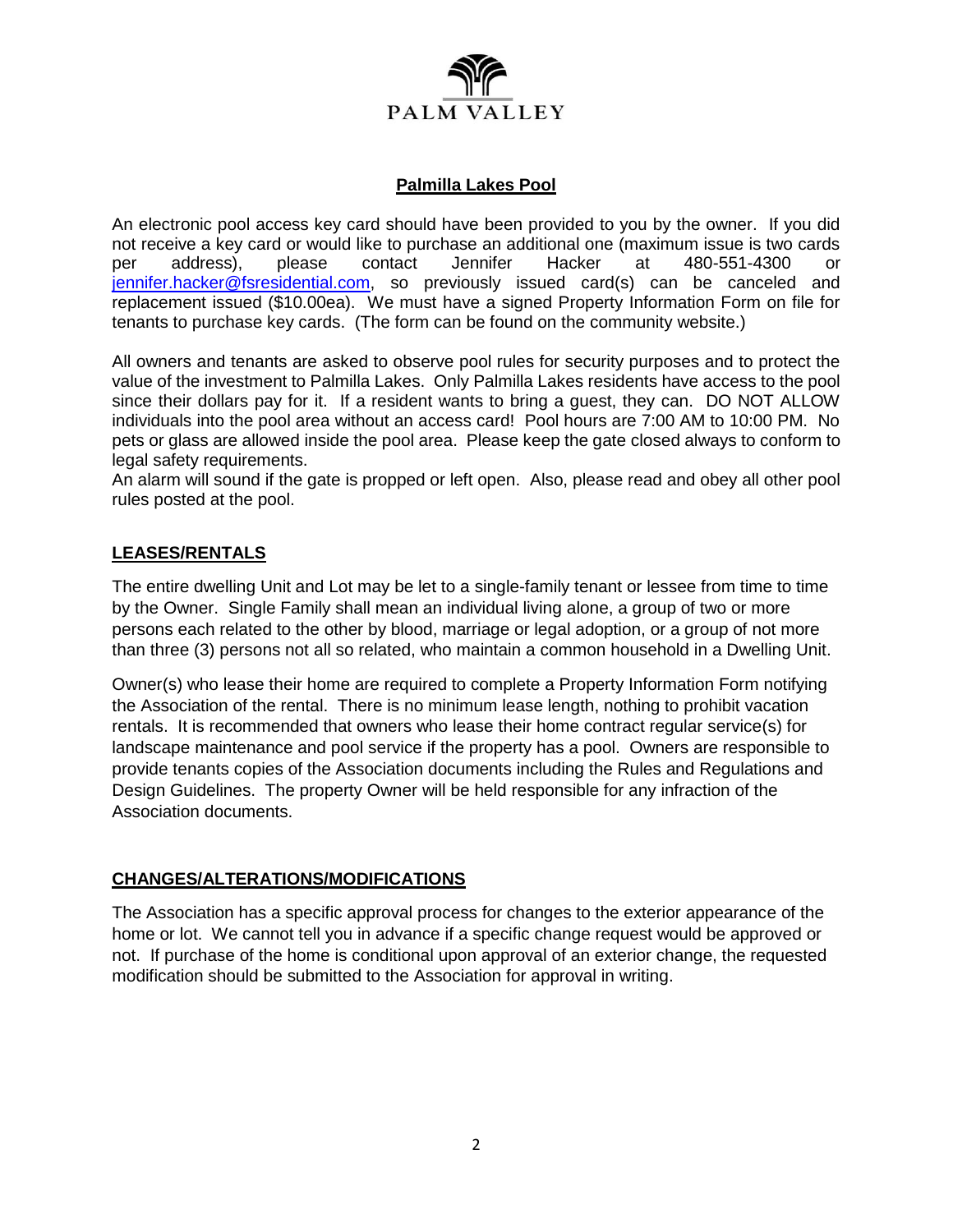

# **Entry Gates**

Owners and tenants, please be respectful of the gates. Do not push or swing on the gates. Teach your children to walk through the pedestrian gate instead of the car gates. Contact Jennifer Hacker at 480-551-4300 or [jennifer.hacker@fsresidential.com,](mailto:jennifer.hacker@fsresidential.com) to get set up in the keypad directory and to obtain a private personal keypad code for the entrance gate and the pedestrian gate. Keychain remote gate clickers are also available at a cost of \$40 each for remote access through the entrance gate. A signed Property Information Form must be on file with the association for tenants to be able to obtain gate codes or remotes. Submit all such requests to management.

### **Received a Non-Compliance Letter?**

This letter would be directed to the Homeowners attention. If you would like to appeal the letter, or you need more time to correct the issue, or you believe the letter was sent in error, please fill out a Waiver Request Form. We would be happy to assist you in this matter. (The form can be found on the community website.) Once the form is submitted, it is reviewed by the Board at the next regularly scheduled executive session meeting. Following the meeting you will receive a letter from management notifying you of any Board decision regarding the matter. Your violation compliance date will be automatically extended from the time we receive the Waiver Request Form until the waiver request process is completed.

## **GATE INSTRUCTIONS**

## **PEDESTRIAN GATE**

There is a keypad located on the pedestrian gate. Press the number 1, followed by the 4-digit gate code assigned to you and then push the gate open. You do not need to turn the knob, just push the gate open. The 4-digit code assigned to you is the same for the drive gate and the pedestrian gate. If you do not remember your code, need a new code, or need an additional code for guests/vendors, please contact Jennifer Hacker at 480-551-4300 or [jennifer.hacker@fsresidential.com.](mailto:jennifer.hacker@fsresidential.com)

#### **DRIVE GATE**

The gates are closed 24 hours a day, 7 days per week with the following exception:

The Palmilla gates will be open on the last Saturday of each month from 7:00 A.M. to 3:00 P.M. for garage sale access.